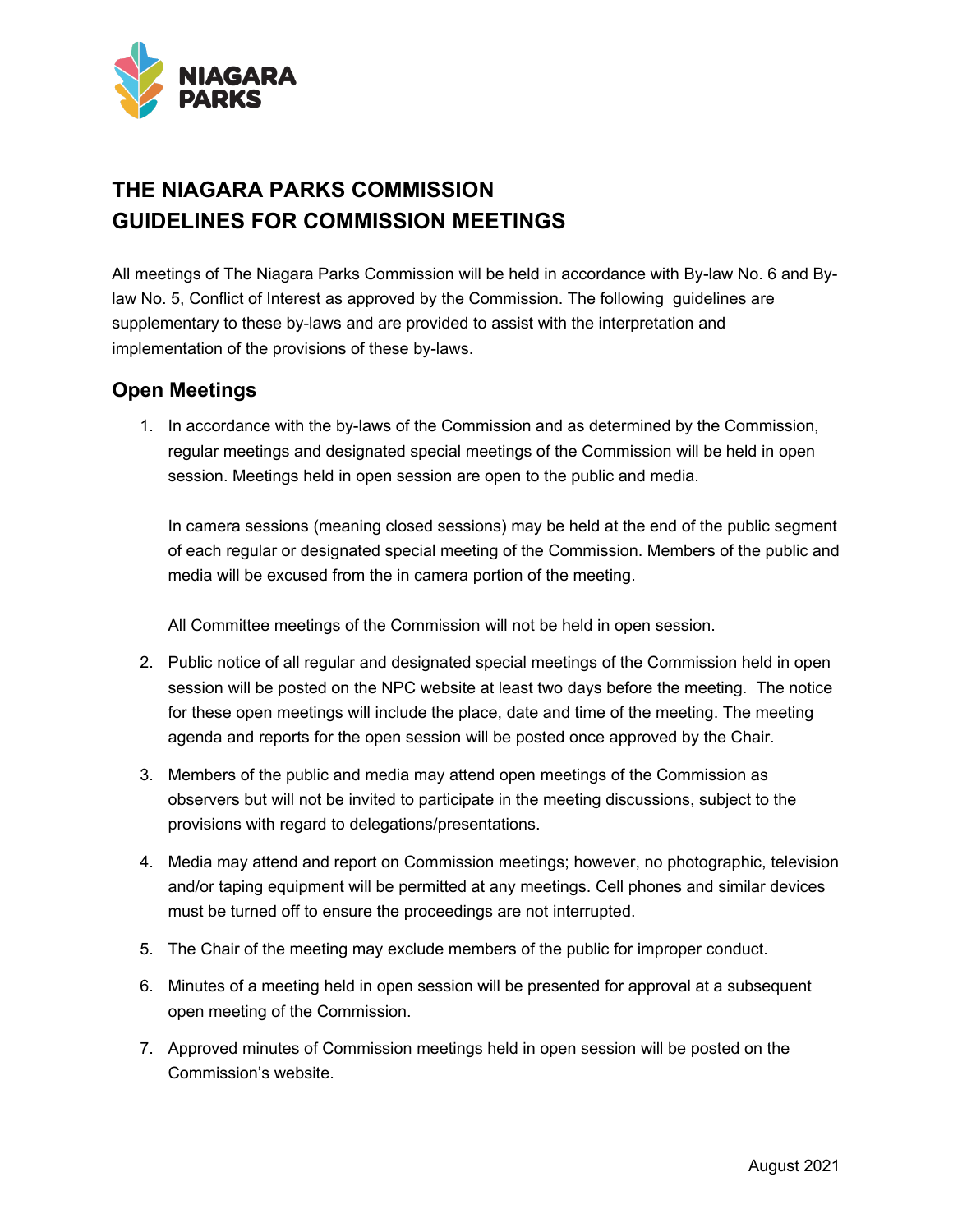

## **Delegations/Presentations**

8. Any person, group of persons or organization wishing to address the Commission during the open portion of an upcoming regular Commission meeting must submit written notice of the request to the Chair. This written request must be received at least ten (10) days before the date and time of the regular Commission meeting.

Written notice must include the person's name, address, telephone number, and reasons for the presentation. The request must also include a written brief of the presentation which will be presented to the Commission. A summary of this brief may be included in the minutes of the Commission proceedings.

To address the Commission, delegations are requested to submit the request form available on the Commission website or through the Office of the Chair. The request form can be submitted on-line, mailed or delivered by other means.

- 9. The Chair, acting reasonably, will determine whether to hear presentations. He/she may determine if it would be more appropriate for the individual or group to address a specific Committee of the Commission, the Commission in camera, or other individual or group representing the interests of the Commission. The Chair, acting reasonably, may refuse to hear a presentation if it is deemed that the topic of the presentation is outside of the jurisdiction of the Commission or in contravention of the by-laws of the Commission. Persons who do not receive approval to address the Commission will be so notified and will be advised of the reasons for the decision.
- 10. Commissioners will be informed of all requests received by the Chair from those wishing to address the Commission. The Chair will inform Commissioners of decisions made regarding these requests.
- 11. Delegations wishing to address the Commission concerning labour relations, union negotiations, employee relations or any other human resource matter will not be heard at Commission or Committee meetings. All signed written submissions received by the Chair concerning these matters will be referred to the CEO.
- 12. Presentations will be limited to not more than five (5) minutes, unless otherwise determined by the Chair, acting reasonably, to permit a presentation up to a maximum of ten (10) minutes. The size of any delegation will be limited to three (3) persons and one (1) speaker for the delegation will be permitted to make a presentation of not more than five (5) minutes or up to a maximum of ten (10) minutes as determined by the Chair, acting reasonably.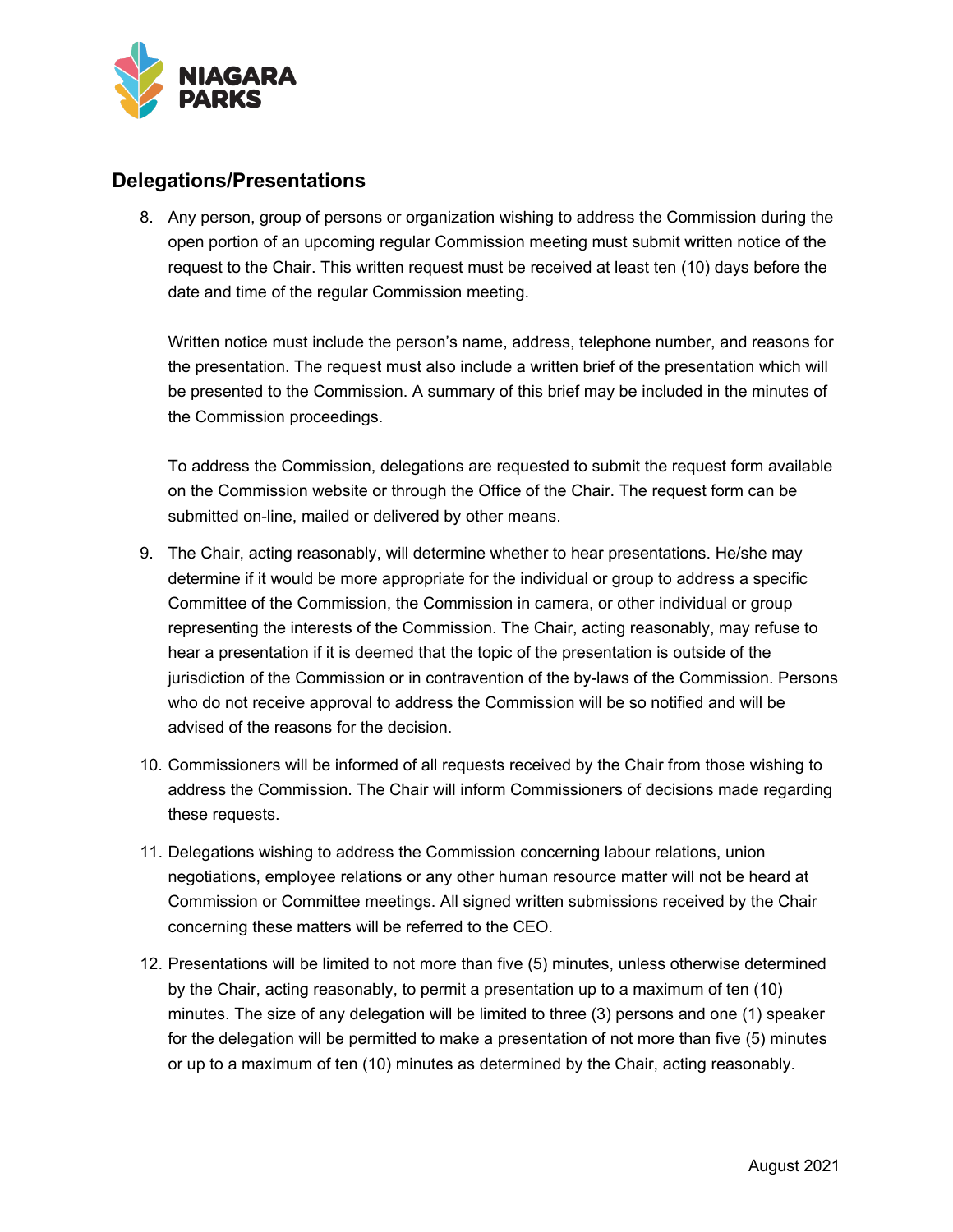

- 13. Requests to address the Commission will be considered generally in the order of receipt of the requests.
- 14. No more than two presentations will be heard at any meeting of the Commission. The presentations will be heard at the beginning of the agenda. All presentations will be received at the meeting, and the Commission may respond at a date convenient to the Commission.
- 15. No person or group may address the Commission concerning an agenda or non-agenda matter if the person or group has addressed the Commission concerning that matter during the previous twelve (12) months, unless new and a substantial change in information on said matter is being presented. This new information must be outlined in the written request to address the Commission and included in the presentation brief. The Chair, acting reasonably, will determine if the submission represents new and a substantial change in information sufficient for an additional presentation.

## **In Camera Meetings**

- 16. The Commission will also hold meetings in camera in accordance with By-law No. 6 of the Commission and as determined by the Commission. These meetings are not open to the public or the media.
- 17. The separate agenda for in camera sessions of the Commission will be prepared for distribution to Commission members and designated staff.
- 18. Voting on items presented in an in camera session of the Commission shall take place according to the regular provisions governing the Commission's proceedings.
- 19. Minutes of an in camera meeting will be presented for approval at a subsequent in camera Commission meeting.
- 20. All information, documentation or deliberation received, reviewed or taken in an in camera session of the Commission shall remain confidential unless otherwise agreed upon by the Commission in camera by resolution for report at an open session of the Commission. Any disclosure of information must be in accordance with the provisions of the Freedom of Information and Protection of Privacy Act.

Approved minutes of Commission in camera meetings will be held in confidence unless otherwise agreed upon by the Commission in camera by resolution for report at an open session of the Commission.

Commissioners are not to disclose or release by any means to any member of the public either by verbal or written form any confidential information acquired by virtue of their office,